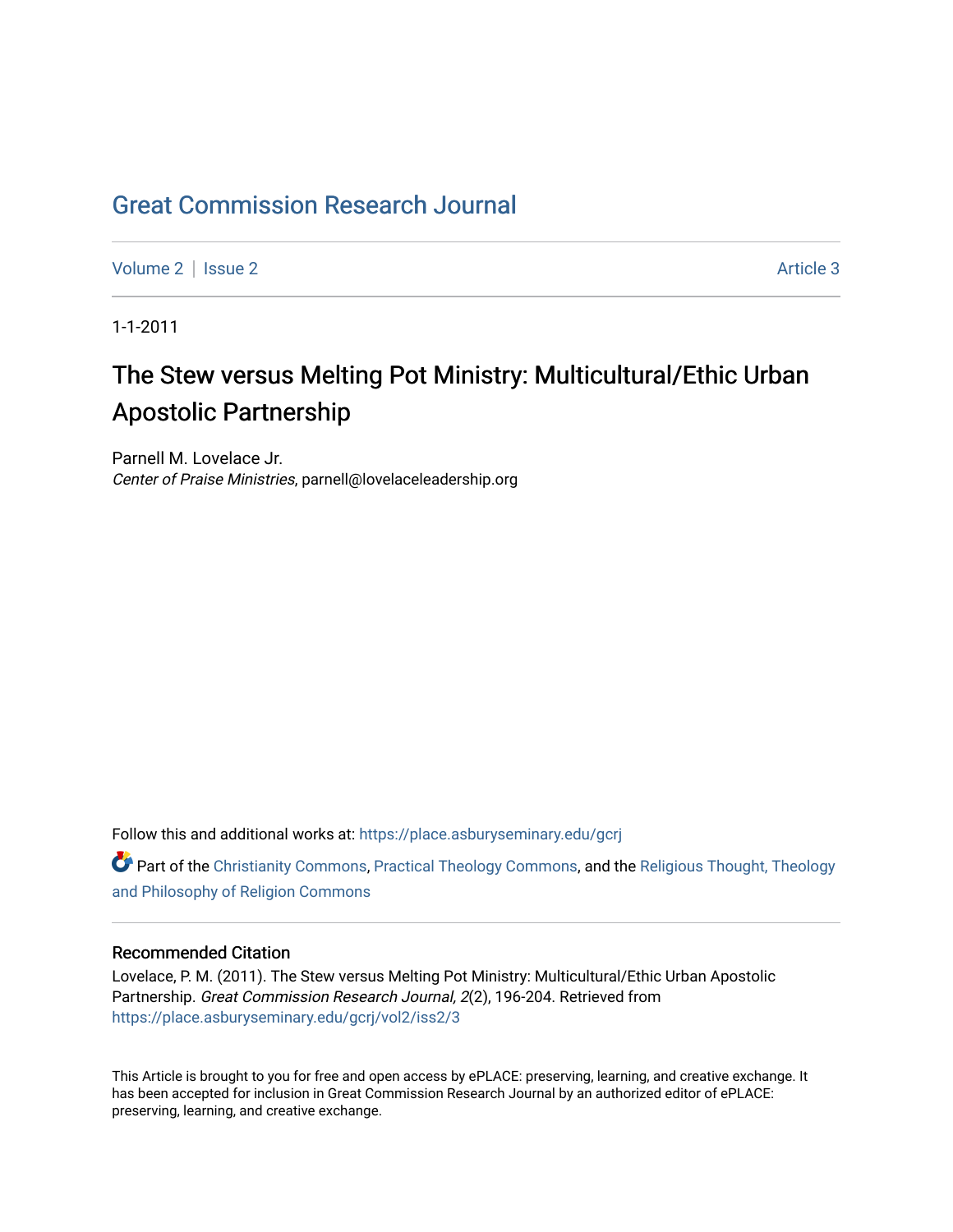#### **THE STEW VERSUS MELTING POT MINISTRY: MULTICULTURAL/ETHNIC URBAN APOSTOLIC PARTNERSHIPS VOL. 2 • NO. 2 • WINTER 2011**

**196**

Parnell M. Lovelace, Jr.

#### **abstract**

The church today has an opportunity to explore opportunities of culturally and ethnically diverse apostolic missional partnerships. Is it possible that vanguard and strategic concepts of multicultural/ethnic church planting models are contextualized and expanded within the urban setting? Is it possible that such modalities may serve not only towards the unification of believers, but also provide a means of connectivity to empower the community as a whole? The assertion is there are connecting points of evangelism and church growth opportunities found within such strategic and intentional multi-ethic/cultural models of apostolic partnerships.

## *"Then the word of God spread, and the number of disciple number of the disciples multiplied greatly." Acts 6:7*

A church growth and evangelism opportunity emerged as a result of cultural conflict among a segment of believers within the infant New Testament church. Grecian Jewish widows were being overlooked by those of the Aramaic-speaking community during the daily distribution of food. Most theologians suggest that the cultural distinctions were generally marked by the language differences and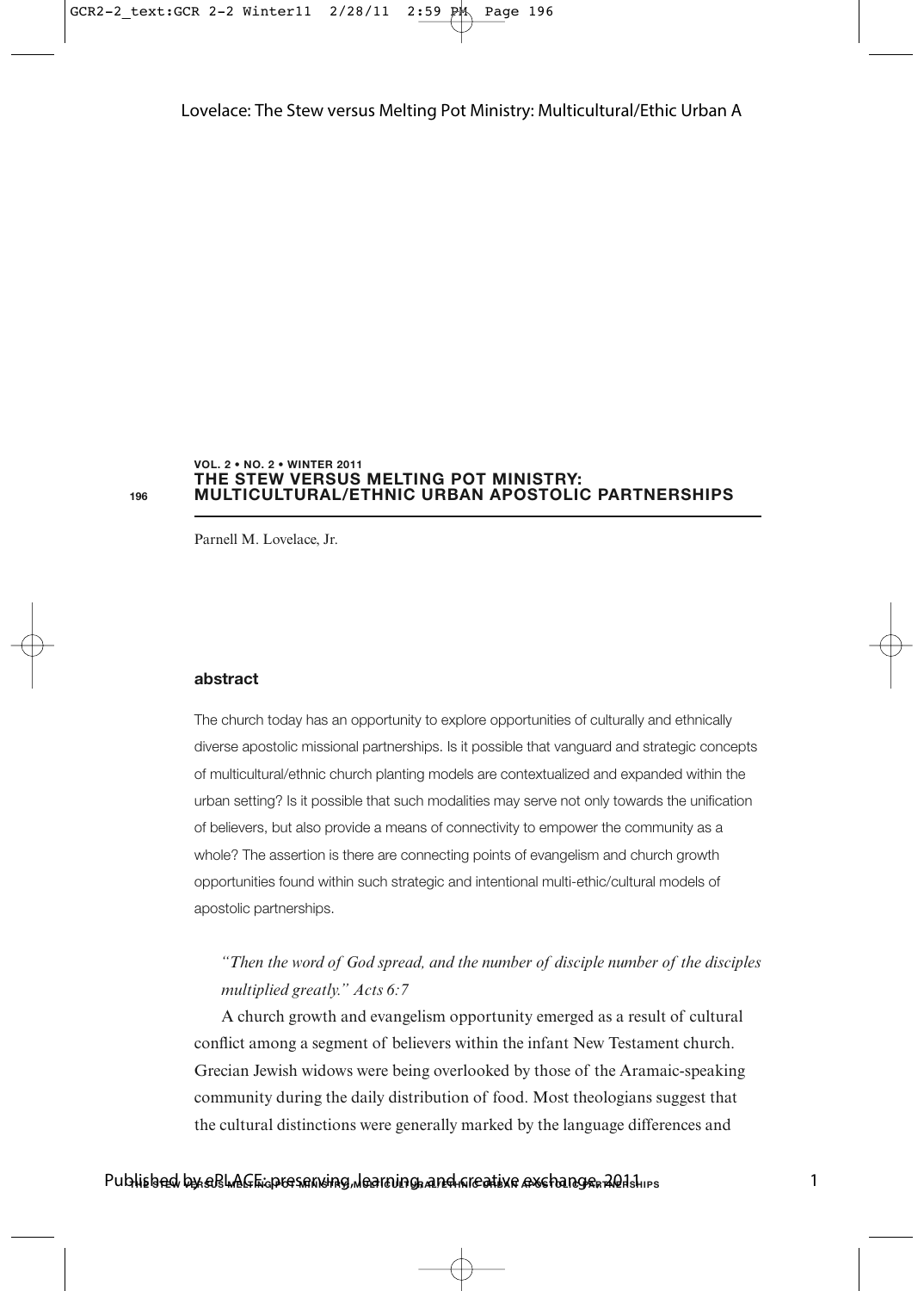Great Commission Research Journal, Vol. 2, Iss. 2 [2011], Art. 3 geographical origins. It is interesting to note that the church was experiencing initial growth. However, the tension of such growth and the cultural interpersonal conflicts that arose served as potential growth barriers. Therefore, it was apparent that the initial operative mode of ministry would not suffice to address both the problem and growth dynamics that were developing. It is my belief that often the modalities and means that bring particular seasons of success and growth are not sufficient towards facilitating additional growth and success; or as I often state, "What brought you here, will not take you there." Thankfully, the insight and discernment of prayerful and Spirit-filled leadership provided visionary insight that would not only meet the presenting need, but it would set a healthy environment that embraced scores of more people drawn to the life-transforming message of the gospel of the kingdom.

Likewise, today the church has an opportunity to explore opportunities of such apostolic and missional partnerships. Is it possible that such vanguard and strategic concepts of multicultural/ethnic church planting models can be presented within the context of the urban setting? Is it possible that such modalities may serve not only towards the unification of believers, but also provide a means of connectivity to empower the community itself? I assert there is a plethora of connecting points found within strategic and intentional multiethnic/cultural apostolic partnerships. Three of these connecting points shall be identified within this review with the intent to encourage ministry paradigms that intentionally engage members of diverse communities with the purpose of evangelism and church growth. The three connecting points that shall be reviewed include missional-, connectional-, and devotional-minded approaches.

#### **embracing the apostolic paradigm**

One example of diverse apostolic ministry model is found within the recent initiatives that have formed partnerships within the African American and Hispanic communities. Various congregations have begun to share in joint worship services and community development forums that capture an apostolic (sent out to reach) ministry paradigm emphasizing *missional-*, *connectional-*, and *devotionalminded* thinking, forging the flame of evangelism and growth. Other ethnic and cultural groups have shifted their view of the "mission field" by noting the urban center as the new evangelistic opportunity. Whereas foreign mission support has been a staple within the western evangelical church structure, the urban centers of America now reflect microcosmic communities. These communities thrive within the urban areas due to the need for people groups to retain values, societal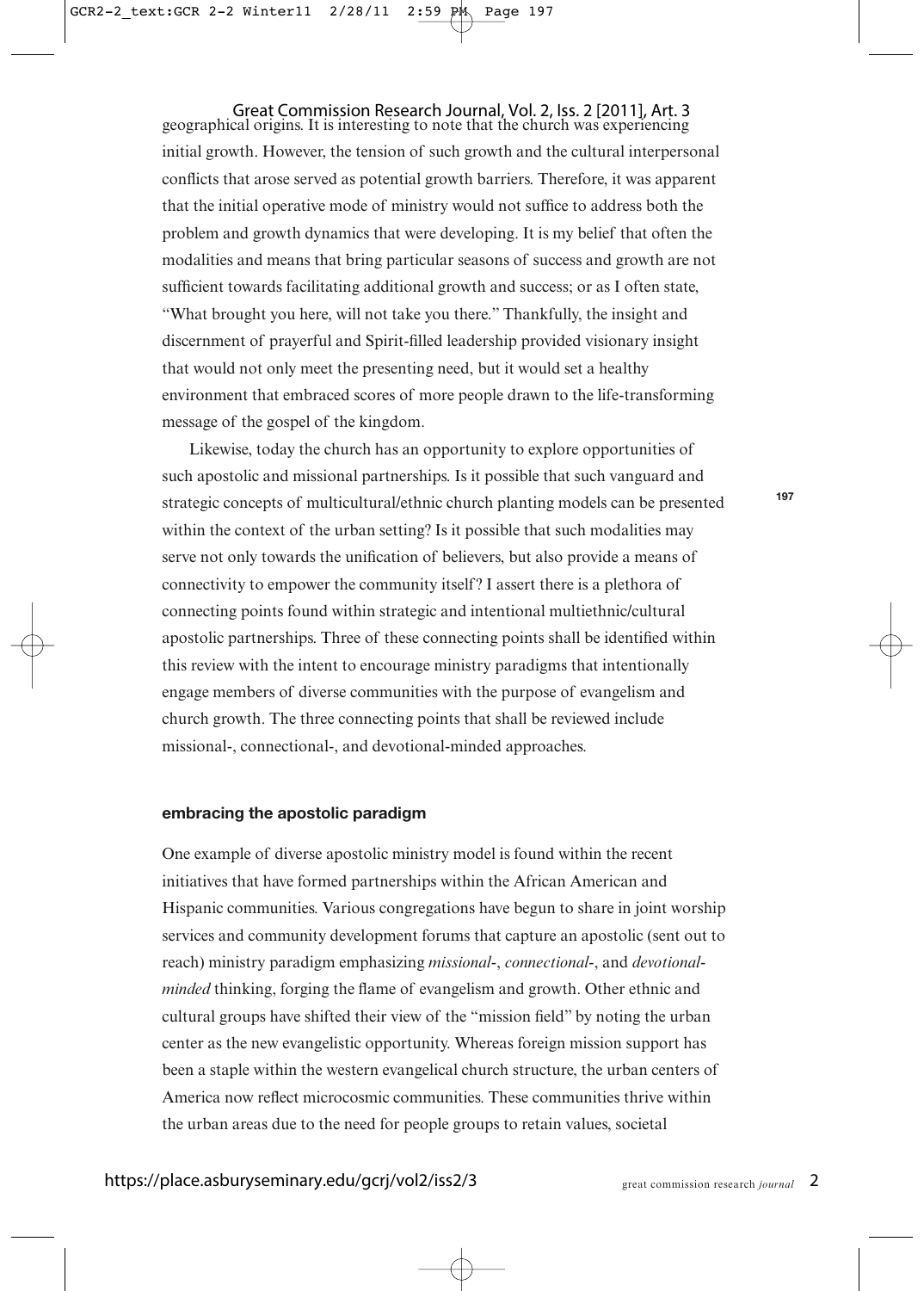customs, resources, social, and spiritual support systems present within the community of origin. Such is the case with the ministerial phenomenon that has occurred within the last three years at the Center of Praise Ministries, located in Sacramento, California. Lovelace: The Stew versus Melting Pot Ministry: Multicultural/Ethic Urban A

The Center of Praise Ministries was formed in 1989, with a group of five African American households. The first worship services were held at an urban community known as Rancho Cordova, located approximately twelve miles east of midtown Sacramento. The area was known to be one of the most integrated communities, due to the primary population having close ties with the local Air Force Base. However, Dr. Martin Luther King, Jr.'s observation that the most segregated hour in America is Sunday morning rang true within the community as a whole. The Center of Praise Ministries reflected this thought by virtue of the fact that the congregation was 98% African American during the first ten years of its founding. The ministry leadership began to explore means by which more diversity could be observed, allowing the church to better represent the community. It was thought that the congregation could possibly serve as a modeling ministry demonstrating collaborative, creative, and diverse ministry within the urban context. It was carefully noted that many congregations were sharing worship space with developing ethnic congregations. Occasionally, joint worship services were conducted among these arrangements. However, there were few congregations in the Sacramento area that were presenting "one church–two or more expressions" as a modality of effective evangelism and church growth.

Approximately two and one-half years ago, there was a discussion that led a Hispanic pastor and me in initiating a partnership for a new Hispanic church plant in the Sacramento area. He was serving as the general manager of Northern California's only twenty-four hour, Spanish-speaking Christian radio station. He and I had met at the radio station while conducting business. He shared with me that it was his desire to be connected to a sponsoring church fellowship that shared a similar vision to reach the growing number of Spanish-speaking people in the Sacramento urban community. He and a core group of nearly twenty-five people were meeting in a small facility five miles from our worship venue. He and I agreed to pray and continue further discussion, believing that God was uniting our hearts and efforts to make an impact upon the community. Prayerful conversation revealed the need to be totally transparent and seek measures by which the Center of Praise Ministries would fully welcome the new core group as a part of the church family, supporting them in their efforts to address the particular and distinctive needs within the Hispanic and Latino communities. In April of 2008, we formally joined together to form Centro de Alabanza (Center of Praise Hispanic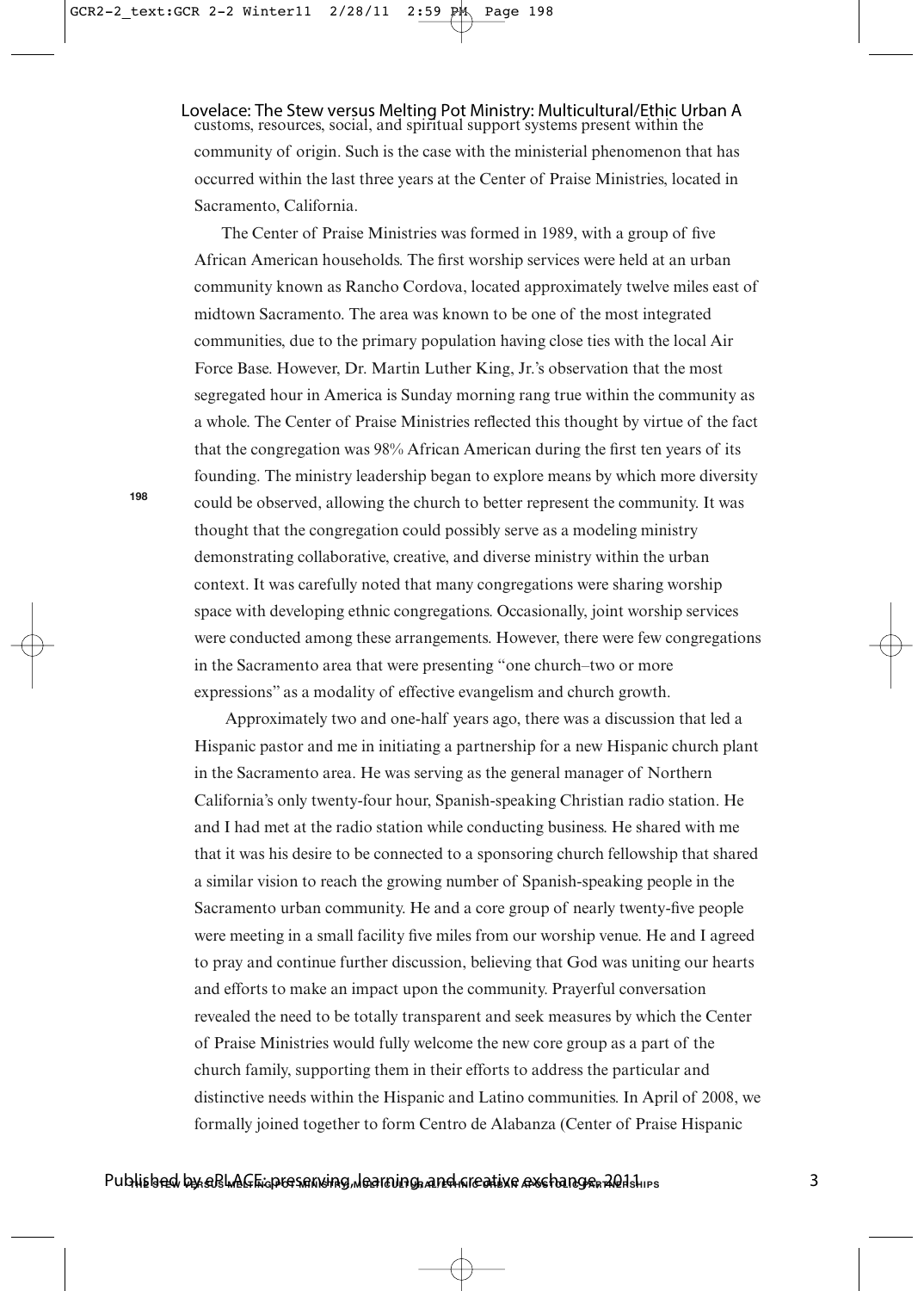Ministry). He and his wife serve as the senior leaders of this dynamic and thriving congregation. The Spanish-speaking celebration is observed and acknowledged as the fifth of five total worship services (celebrations) of the Center of Praise Ministries. Therefore, the pastor and three other leaders of Centro de Alabanza serve on the general advisory council of the parent church. Key staff members of the English-speaking and Spanish-speaking celebrations meet on a regularly scheduled basis to discuss relational and church formatting constructs. The host church has also assumed a key role in providing financial support, enabling the new Spanish-speaking ministry to obtain resources without experiencing the budgetary strain that is common with many Hispanic start-up churches and most churches as a whole (particularly independent church congregations that are not affiliated with any formal denomination). This concept also provided a means by which Centro de Alabanza would be able to address the defined growth barriers with the addition of necessary full- and half-time paid ministry support staff. Great Commission Research Journal, Vol. 2, Iss. 2 [2011], Art. 3

The host congregation has financially subsidized the new congregation as it is becoming established. As a result, the new congregation is now presenting stewardship teachings that are resulting in significant increase of support revenue. Although the Hispanic congregation (representing nine nations) has a distinctive worship style and outreach approach, all facility and financial resources are shared between the Center of Praise and Centro de Alabanza. Joint worship services are held periodically with the English-speaking and Spanish-speaking congregations joining together in celebration of the unity and support that both groups are experiencing through the partnership of ministry. The Hispanic congregation has grown from twenty-five to four hundred people within the two and one-half year period and is now beginning to plant new congregations throughout the United States and abroad. Other congregations have now sought information on how this approach to ministry was effectively implemented. Clearly, there were hurdles that needed to be addressed and continue to be evaluated. For example, there was a need to counter a paradigm that suggests that the host congregation owns its property and resources (our stuff versus their stuff). As the sponsoring church, Center of Praise had to be willing to divest itself and invest its finances and facilities into what could be considered a risky venture. Frank confrontation regarding stereotypes, misconceptions, racial tension, racism, and overall misinformation was processed by leadership and shared with the congregation through sermons and communal activities. Trust factors had to be addressed within both groups. To aid the process of ministry assimilation expeditiously, bilingual signage was placed throughout the property (including the monument sign announcing the church property). Ministry teams were required to

**199**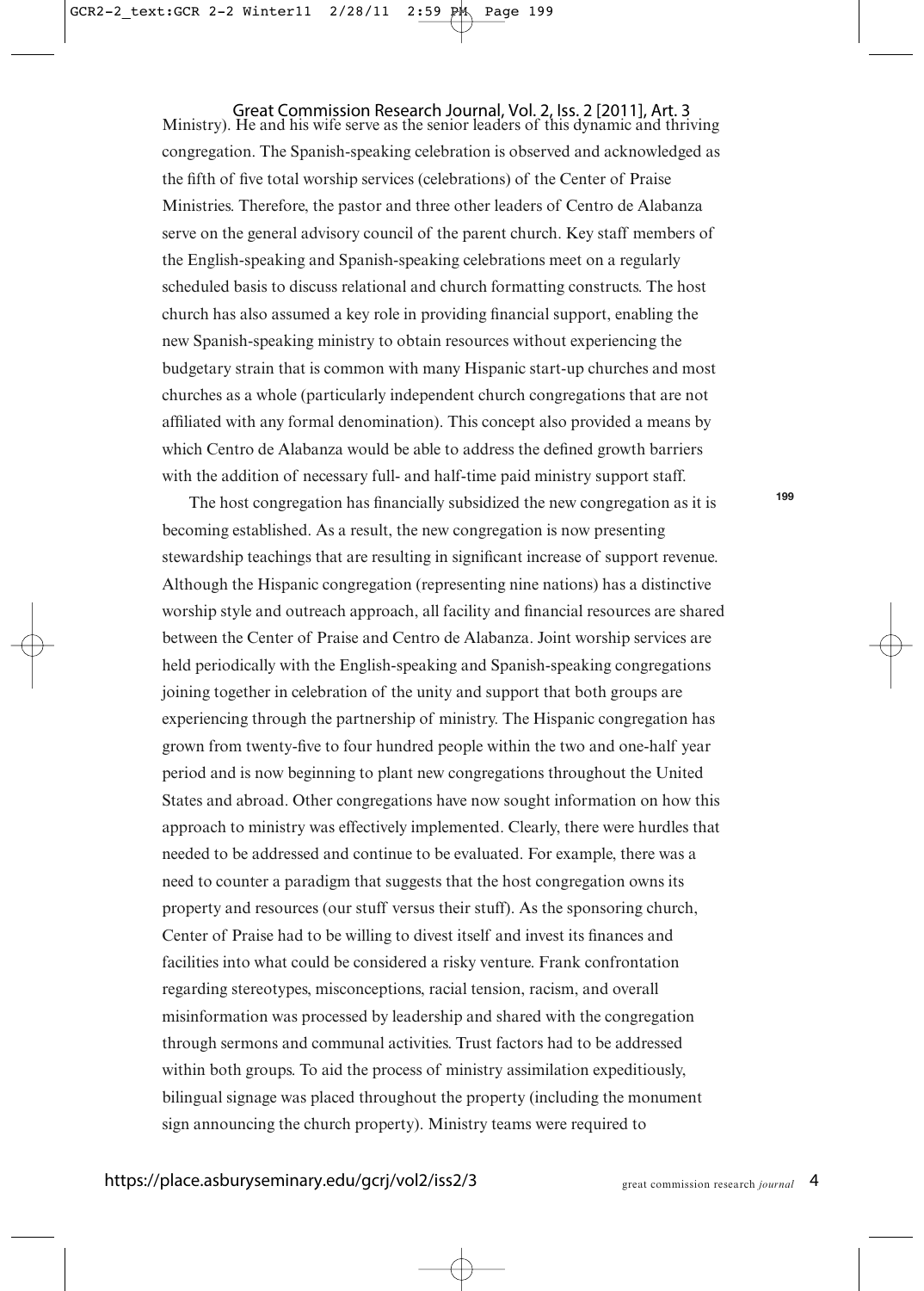#### intermingle and identify cohort activities and functions within the church. The Lovelace: The Stew versus Melting Pot Ministry: Multicultural/Ethic Urban A

senior pastor of the Hispanic congregation was presented as a senior leader within the church as a whole and pulpit exchange between the English-speaking and Spanish-speaking services were intentional and frequent. To date, the overall ministry team of Center of Praise Ministries reflects multiethnic presentation. This concept is further celebrated with one common website that hosts advertisement of both culturally distinctive ministries (www.centerofpraise.net).

#### **connecting points of apostolic mission**

Today, in order to encourage *missional mindedness*, collaborative, team-building strategies provide a backdrop for congregations to share relative resources, expanding the sphere of influence and capabilities in addressing the various spiritual, social, and economical concerns shared by the whole of the urban community. Cox and Ratliff argue that many churches have abandoned the objective of church mission. Rather than an attitude that says, "We're all in this together," many churches develop an "us-versus-everybody-else mentality." Such an isolationist attitude has occasional political attraction, but it most certainly has no place in the church. It cannot be upheld scripturally.<sup>*I*</sup> Multiethnic congregations are able to identify and target specific needs within the urban community and set a shared context by which these needs may be addressed. Usually, the pastoral leadership, along with focus groups or committees, help provide the research and exploration processes that determine the overall mission of such partnership. Emphasis is placed on what the anticipated outcomes of such partnerships are and how these outcomes will benefit the community as well as the ministry organization as a whole.

Secondly, the process of *connectional mindedness* opens communication and sensitivity towards cultural diversity. Paul the apostle presents strong support in Ephesians 4:1–16 regarding the importance of networking ministry, drawing from all aspects of community, cultural, and ethnic gifts. Denominationalism and ethnic and social barriers that once limited the ability of congregations to provide meaningful impact are becoming lesser concerns as bold initiatives draw the conscience of godly and progressive leadership. People are embraced as one race the human race. Yet, there is an acknowledgement and appreciation for the myriad of cultural distinctive that make each person, and their culture, unique within the

Michael J. Cox and Joe Samuel Ratliff, Church Planting in the African American Community, (Valley Forge, PA: Judson Press, 2002), 57.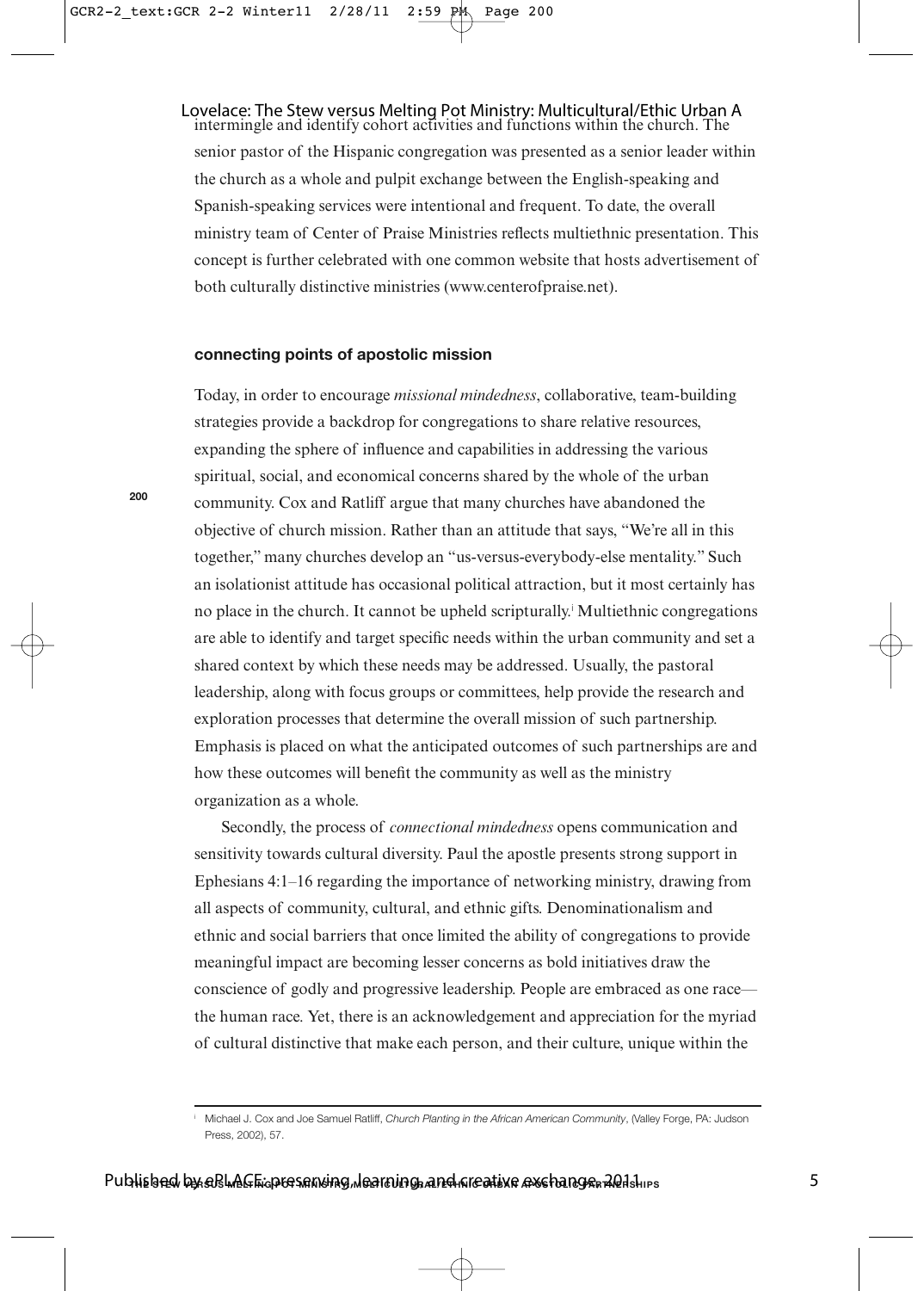body of Christ. Olson states that varied expressions of worship show us one picture of the texture and completeness of multiethnic Christianity. Our faith is enriched as other cultures express their Christian faith.<sup>ii</sup> Many examples are observed by regional campaigns, led by diverse church leadership teams, tackling broad outreach objectives. Multiethnic ministry partnerships may choose to address more complex evangelism and social concerns through collaborations that relinquish restrictive and exclusive cultural mores for the purpose of spiritual growth and empowerment of the community as a whole. Yet, each group provides cultural distinctive that attracts specific social groups. The urban setting, reflecting the complexities associated with various people groups, presents ample ministry setting for missional apostolic interface and spiritual/social intervention. Great Commission Research Journal, Vol. 2, Iss. 2 [2011], Art. 3

Third, the concept of *devotional mindedness* encourages joint worship experiences and training gatherings. This factor has proven to be important as relationships are developed through the leading and intervention of the Holy Spirit and His ministry among all believers. Like the early church, the presence of the Holy Spirit transcends the tapestry of cultural and ethnic distinction. Olson observes that a true, apostolic model of ministry must reflect pastors and churches that operate under the rules of the early church's mission to the Gentiles. It is clear from the inaugural presentation of the church that God's desire on the Day of Pentecost was to reveal Himself to a diverse crowd from throughout the Mediterranean region. Furthermore, it is clear from the New Testament that God intended the early Christian church to be diverse ethnically, signifying God's heart for all people.<sup>ii</sup> The goal is not to lose cultural identity, but to transcend cultural identity towards forming our true spiritual identity. Therefore, a metaphorical social "stew" versus an amalgamated "melting pot" concept is formed. Each component retains its uniqueness and yet contributes to the whole of the ministering community. The objective is not to tolerate one another but to celebrate one another. Therefore, individuals are encouraged to share meals and recreational activities together. Such interface enables and facilitates interpersonal relationships outside of the parameters of formal church services. Furthermore, it assists the process of dispelling stereotypes and other maligning behaviors that hinder effective ministry. The call of being "one church" with many parts solidifies the connecting factor and the aligning synergy that facilitates effective growth.

The fact that there are numerous urban clusters in America provides a landscape for assertive global and missional thinking. New emphases on the social

<sup>i</sup> David T. Olson, The American Church in Crisis, (Grand Rapids, MI: Zondervan, 2008), 170.

iii Ibid.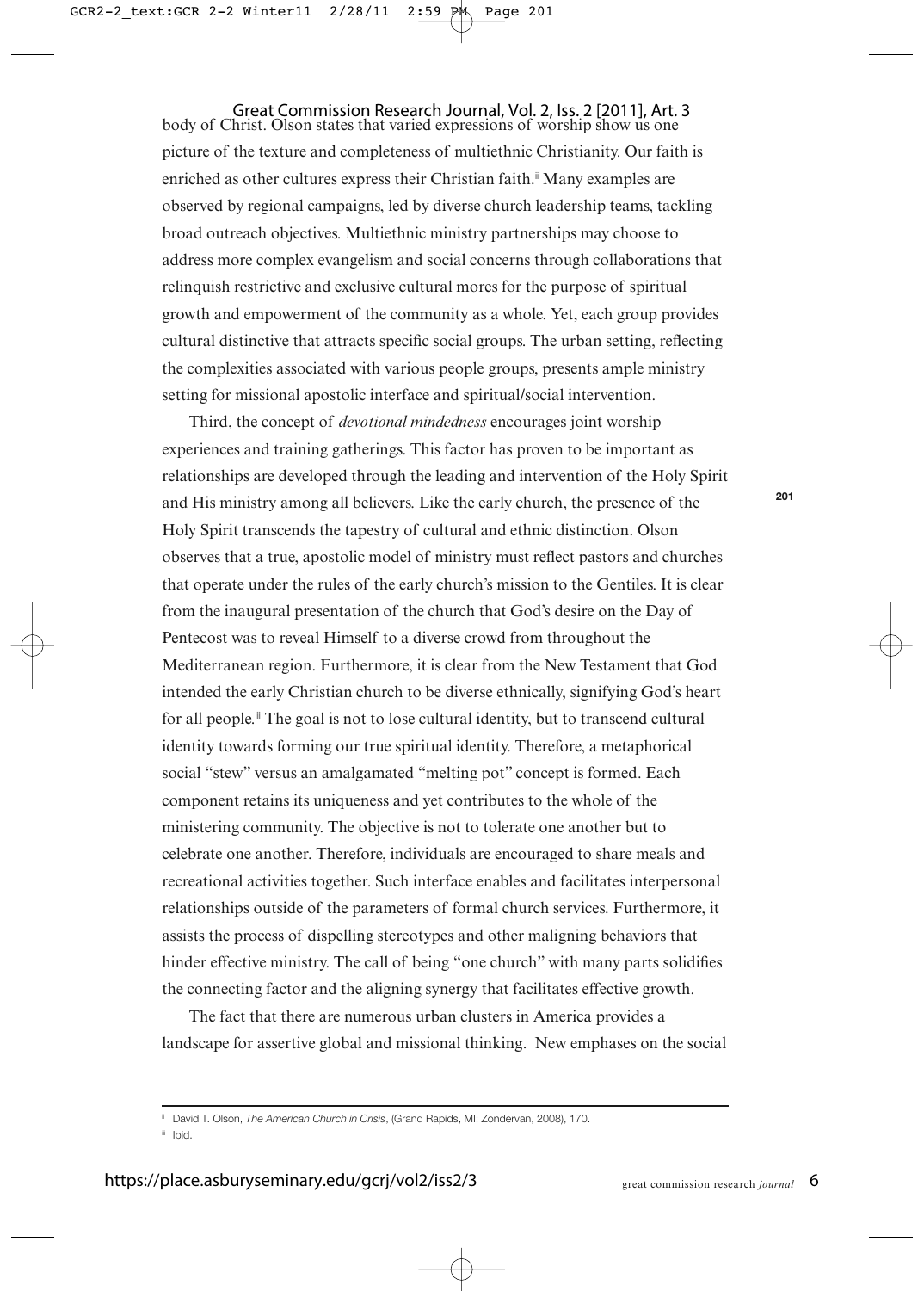## Lovelace: The Stew versus Melting Pot Ministry: Multicultural/Ethic Urban A<br>dimensions of urban mosaics, such as class, wealth, and power, are also appearing. Buttressed by supporting research in the strength of ethnicity and complexity of social assimilation patterns, we now see these mosaics as continuing urban bridges. The urban gates of the community serve as the threshold of understanding

commonality and shared spiritual purpose. Daily interface with diverse people provides an opportunity for evangelism that is relational, yet through means that are organizational as well.

#### **the challenge**

The most outstanding issue observed with presenting multiethnic/cultural ministry partnerships is within the area of communication. Leadership serves as the key factor in addressing the interpersonal conflicts that arise due to individuals and groups inadequately addressing many of the internal biases and maladaptive traits that are formed through limited interface, or in some instances, racism and prejudices that have been fostered through people's own internalized, interpersonal experiences. Furthermore, factors related to a sense of entitlement and control prove to be obstacles to the process of shared resources, as observed in the account of Acts Chapter 6. The church in Acts had to evolve into a movement of open versus closed social network systems. Steve Addison observes that successful movements develop strategies to remain open, social networks that are able to reach into new, adjacent social networks and sustain exponential rates of growth. For a church movement to grow rapidly, it has to spread both within social networks and between social networks.iv

Consistent and transparent interface is essential towards the dynamics of multiethnic/cultural ministry, particularly in urban settings. Social issues such as homelessness, HIV/AIDS, healthcare disparity, and family support are common concerns found within the context of all people groups of the urban setting. Those that make up the plight of such societal representation are themselves diverse in so many ways—ethnically, culturally, and economically. The systematic ministry of intentional missional partnerships serves the community by intrinsic understanding, modeling the language, look, and custom of each representing group. Yet, a spiritual community is formed that presents the rich tapestry of diversity and the uniqueness of communal commonality. The church that looks most like its community of service is the church that will serve the community. Such ministry may experience growth due to its strong connectivity towards the

iv Steve Addison, Movements that Change the World, (Smyrna, DE: Missional Press, 2009), 77.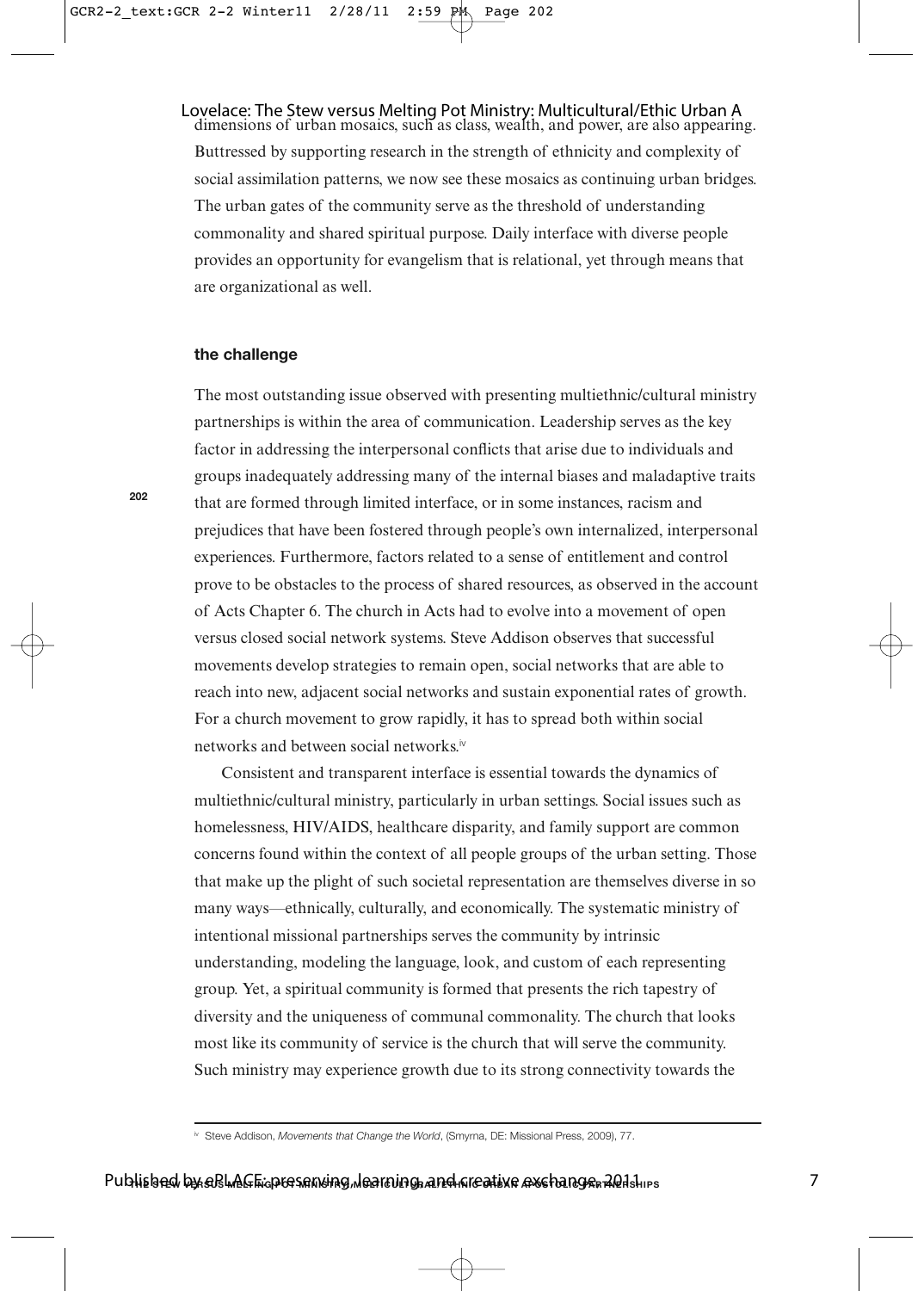various groups that form the urban culture. Malphurs contends that there is tremendous growth and opportunity of evangelism within the urban cities of America. He shares that if the church of Jesus Christ envisions reaching North America and the world, it will have to reach its cities. He further states that the problem is that few churches are reaching the cities and even fewer are thinking about it.<sup>v</sup> Great Commission Research Journal, Vol. 2, Iss. 2 [2011], Art. 3

Interestingly, however, Conn counters Malphur's observation by stating the following: "As we have passed through the last half of the twentieth century, massive urban growth has shifted into high gear everywhere except North America and Europe."vi Whether or not the urban setting in North America is as as fast paced in its growth as other countries, the fact remains that it maintains a thriving seedbed for effective ministry that interfaces with all people groups. Such ministries provide effective connecting of apostolic modalities to other developing countries.

#### **conclusion**

Dynamic ministry gifts emerge among people that face and confront maligning missional challenges with resolution strategies that not merely maintain personal agendas, but that utilize and expand the resources of the whole community. Multiethnic/cultural partnerships that fully embrace the mandate of being "sent out" provide aid and overwhelming support towards interpreting traditional and shifting cultural mores that are influenced by postmodernism and eclectic paradigms consistent with the urban community. The possibility of reaching the "many" becomes less of an imaginable concept and more of reality as diversity of approach and people groups is celebrated versus tolerated. This reality demonstrates not only an effective strategy of outreach, but also God's pleasure and presence with His church. Effective ministry is consistently reinvented and reevaluated by partnership processes that embrace collaborative and exploratory modalities that cross homogeneous lines for the sake of evangelism and growth. True multiethnic/cultural apostolic partnerships will experience "great" increase. This increase will not be at the expense of losing distinct ethnic and cultural identity. Rather, it will be by the willingness to embrace our fulfilled identity through the Great Commission—our identity as given through the Lord Jesus Christ.

v Aubrey Malphurs, Planting Growing Churches for the 21st Century, (Grand Rapids, MI: Baker Books, 2004), 247.

vi Harvie M. Conn, "Urban Mission," in James M. Phillips and Robert T. Coote, eds., Toward the 21<sup>st</sup> Century in Christian Mission, (Grand Rapids: Eerdmans, 1993), 319–21.